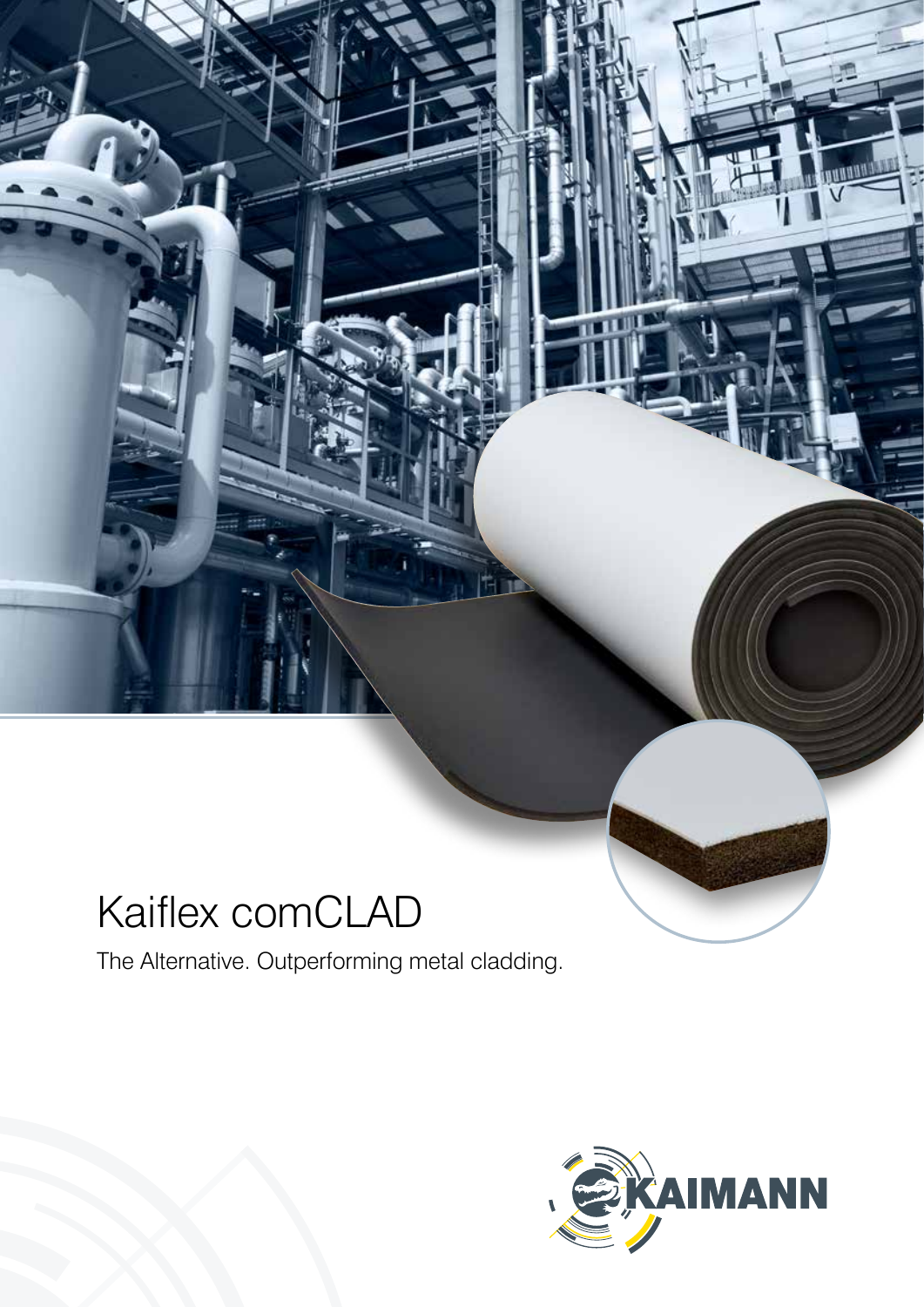### The material

Kaiflex comCLAD is an innovative solution for cladding: Kaiflex Protect R directly bound to an Kaiflex R-FORCE support. Thanks to the new comCLAD technology, extensive and thus risky wet glueing of insulation material is no longer necessary. It's the safest and easiest way to apply a closed, tight flexible cladding. No warping, no wrinkles, smooth and equal surface, easy and safe bonding (rubber foam to rubber foam).



**Kaiflex' PROTECT R** 

0,8 mm covering, directly bound to the support layer

**kaiflex R-FORCE** 

Support layer – 10 mm insulation thickness



### The measurements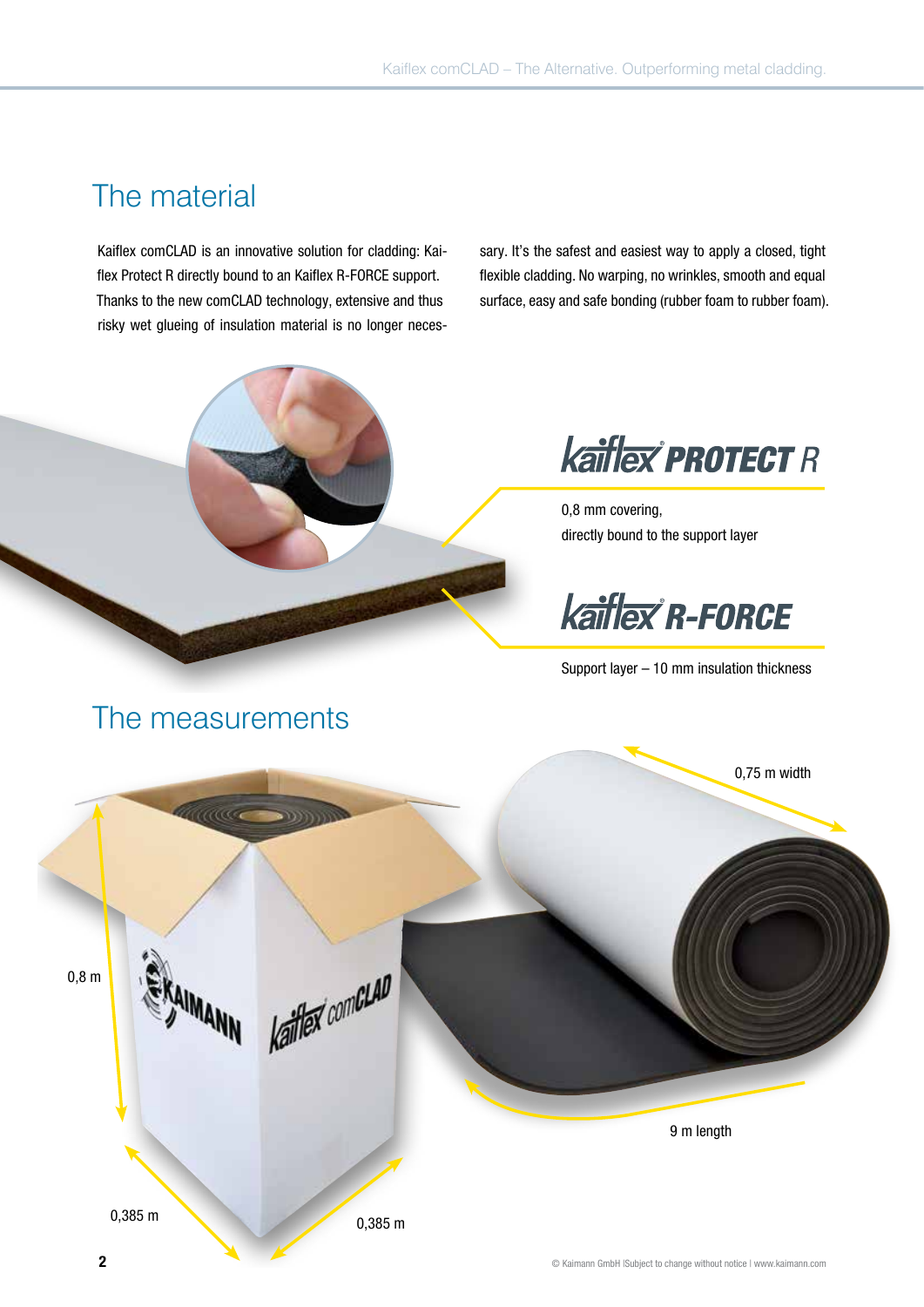## The glueing and sealing